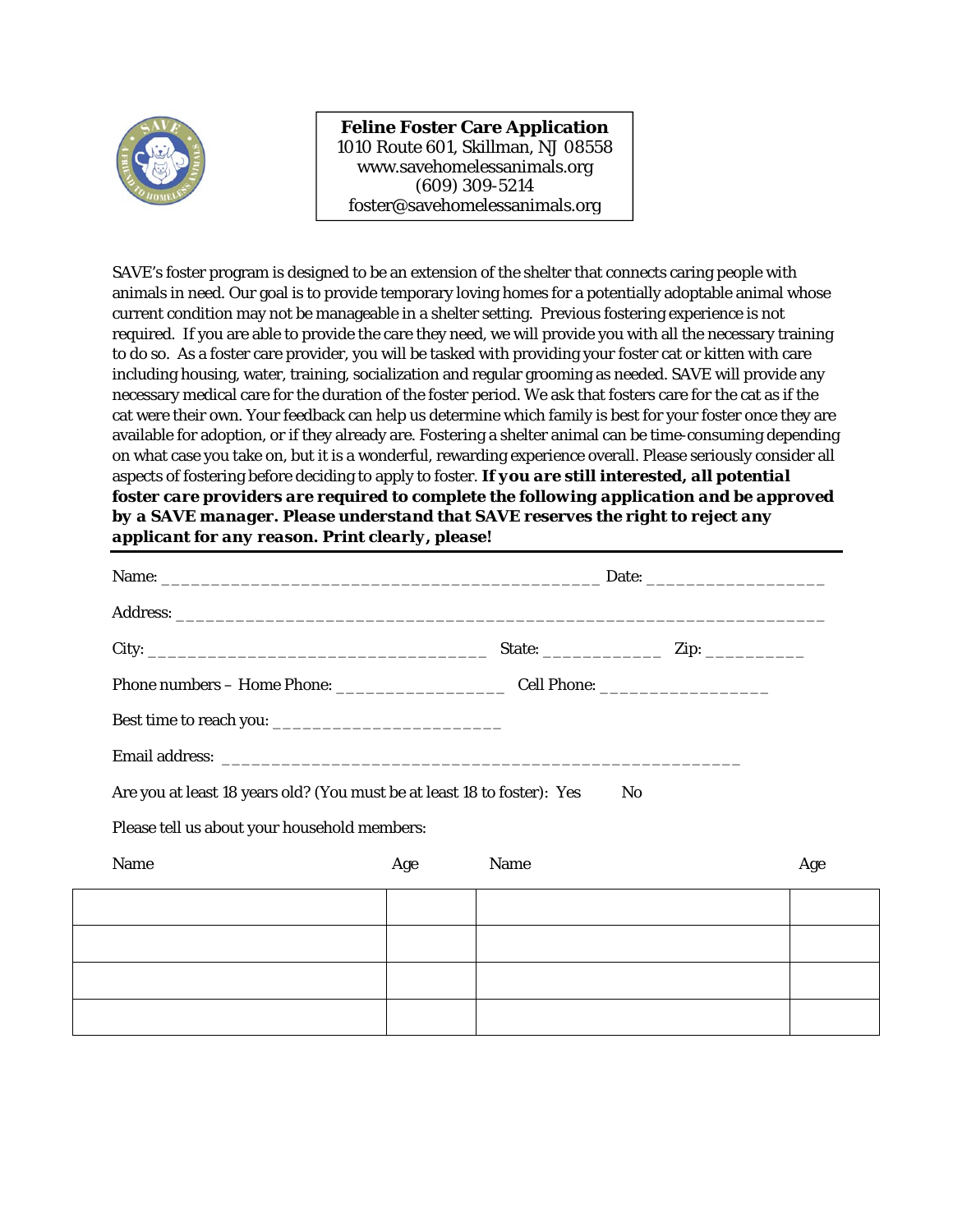If you have children, are you willing to teach young children the proper care and treatment of the animal(s) in your care?

\_\_\_\_\_\_\_\_\_\_\_\_\_\_\_\_\_\_\_\_\_\_\_\_\_\_\_\_\_\_\_\_\_\_\_\_\_\_\_\_\_\_\_\_\_\_\_\_\_\_\_\_\_\_\_\_\_\_\_\_\_\_

|                                                                       | Please tell us about your current pets:<br>Age | M/F | Altered? $(Y/N)$ Vaccinated? $(Y/N)$ |  |
|-----------------------------------------------------------------------|------------------------------------------------|-----|--------------------------------------|--|
| Name/Species                                                          |                                                |     |                                      |  |
|                                                                       |                                                |     |                                      |  |
|                                                                       |                                                |     |                                      |  |
|                                                                       |                                                |     |                                      |  |
|                                                                       |                                                |     |                                      |  |
|                                                                       |                                                |     |                                      |  |
|                                                                       |                                                |     |                                      |  |
|                                                                       |                                                |     |                                      |  |
|                                                                       |                                                |     |                                      |  |
| Do you (circle one): Own Rent Rent to own Live with relatives/friends |                                                |     |                                      |  |
| Do you live in a: Single family home Apartment Condo/Townhouse        |                                                |     |                                      |  |
|                                                                       |                                                |     | N <sub>0</sub>                       |  |
| If you do not own, are animals allowed at your residence? Yes         |                                                |     |                                      |  |
| Do all household members want to foster a pet? Yes                    |                                                |     |                                      |  |

What type of animal are you interested in fostering? (Please check all that apply, and the most appropriate answer for each category.)

|                                                          | No | Possibly | Yes |
|----------------------------------------------------------|----|----------|-----|
| Mother cat & kittens                                     |    |          |     |
| Orphaned kittens - bottle feeders                        |    |          |     |
| Sick cat (primarily URI, underweight or skin conditions) |    |          |     |